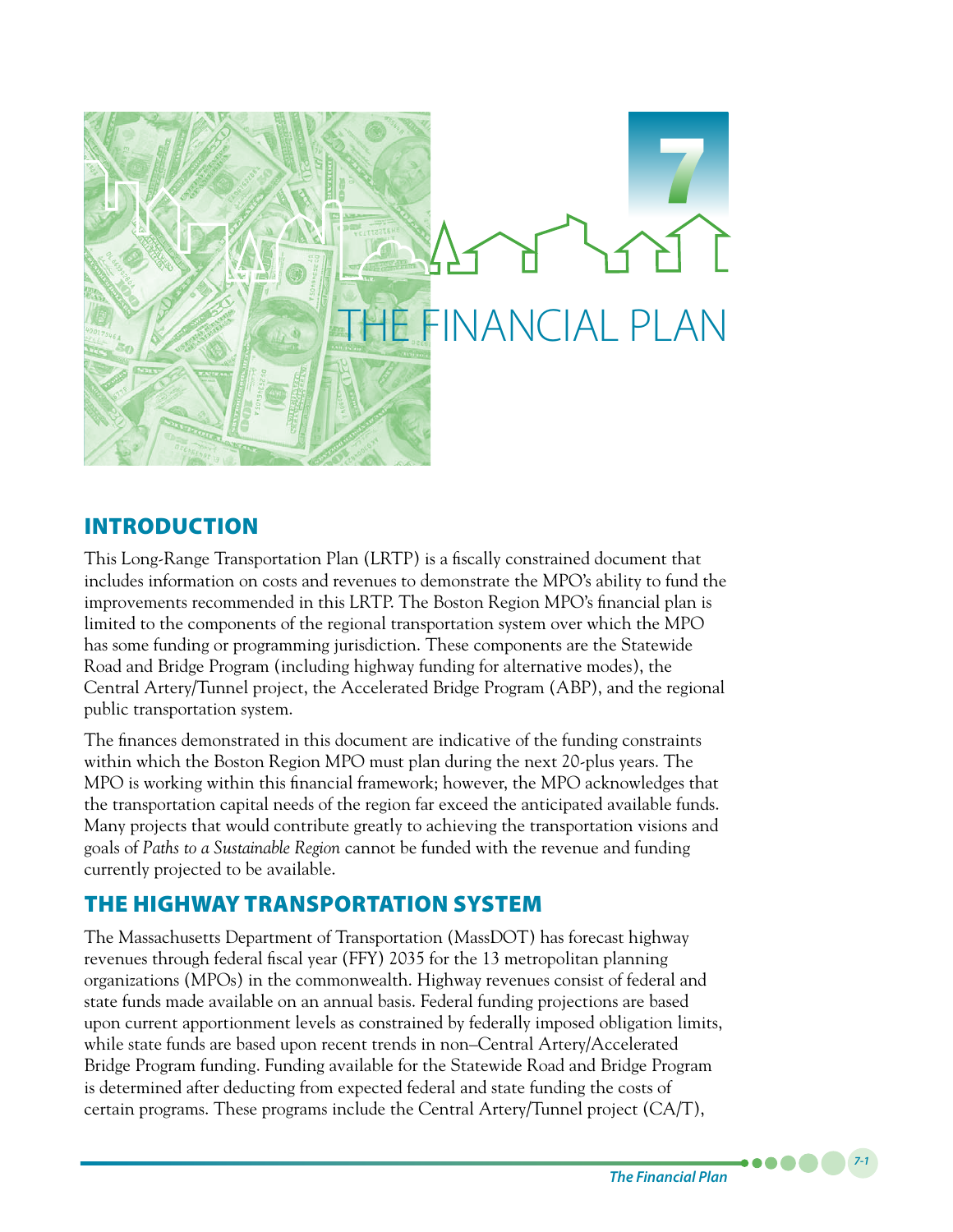the Accelerated Bridge Program (ABP), metropolitan and statewide planning, cost adjustments, and extra work orders. This available funding represents the amount of funding that can reasonably be expected for the Statewide Road and Bridge Program, from which the MPO's Discretionary Capital Program funds (also called MPO targets) are developed, and represents the upper limit for the LRTP's financial constraint.

The projections for the time period FFYs 2012–15 are the targets provided to the MPO by MassDOT for the Transportation Improvement Programs (TIPs). MassDOT developed these estimates based on estimates of expected federal funding provided by the Federal Highway Administration (FHWA).<sup>1</sup> The funding levels for FFYs 2016 through 2035 are projections from the FFY 2012 obligation authority increased by 3 percent from the previous year's funding. $2$ 

## **The Central Artery and Tunnel project**

The Central Artery and Tunnel (CA/T) project was funded through seven sources:

- 1) Federal reimbursements
- 2) Grant Anticipation Notes (GANs)
- 3) Commonwealth Bonds
- 4) Transportation Infrastructure funds
- 5) Massachusetts Port Authority funds
- 6) Massachusetts Turnpike Authority funds
- 7) Insurance Trust revenue

At this time, the only outstanding CA/T funding commitment is the Grant Anticipation Notes (GANs). This repayment is deducted from the State's available Federal Obligation



Authority through FFY 2014. In FFY 2014 the GANs in the amount of \$1.5 billion will be completed.

# **The Statewide Road and Bridge System**

Reinvestment in the existing system is the top priority of the Boston Region MPO. For roadways, *Paths to a Sustainable Region* includes funding for the maintenance, modernization, and expansion of the transportation system through 2035. Funding for maintenance of the roadways for the Boston Region MPO area is provided through the statewide resurfacing,

<sup>1</sup> Statewide Transportation Improvement Program (STIP), FFYs 2012–15, Appendix B, Guidance Documents and Regional Targets.

<sup>2</sup> An annual increase in obligation authority of 3 percent was applied after 2015. Base obligation authority is taken from Federal Highway Administration (FHWA) guidance received on June 8, 2011.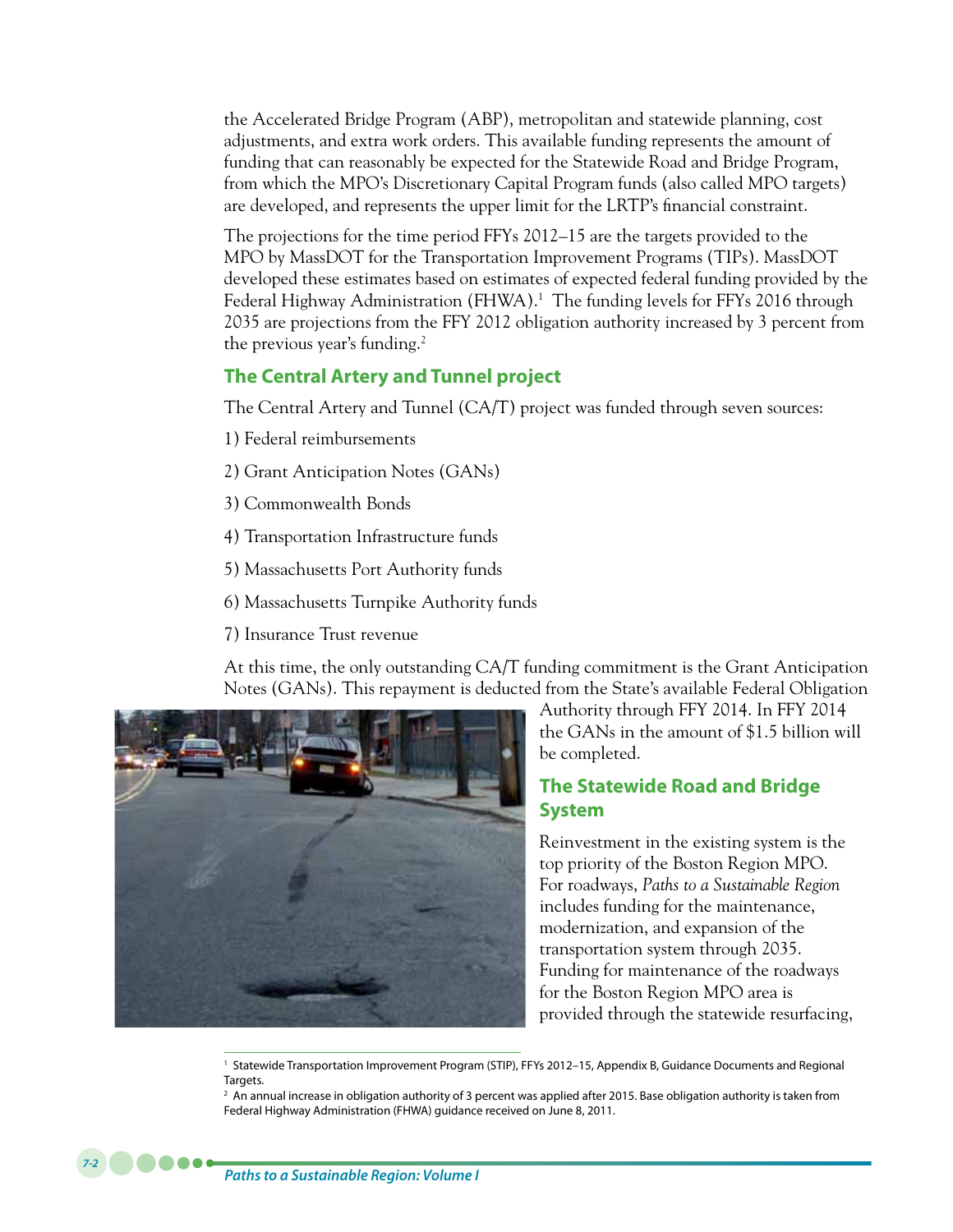maintenance, and infrastructure programs, the statewide infrastructure and bridge programs, and state Chapter 90 funds.

# *Funding the Highway Capital Program*

Major infrastructure and capacity expansion projects and other maintenance and rehabilitation projects not included in the statewide programs are funded through the Boston Region MPO's share of the Discretionary Capital Program and the Regional Infrastructure Program. MassDOT provided these forecasts to the 13 MPOs in the commonwealth.

This LRTP allocates funding to certain projects that are defined by federal regulations as being regionally significant for air quality purposes (expansion projects) or projects that are major infrastructure projects. A major infrastructure project is any project that costs over \$10 million. An expansion project is any project that adds capacity to the existing system through the addition of a travel lane, the construction of an interchange, the construction of an extension of a commuter rail or rapid transit line, or the procurement of additional (not replacement) public transportation vehicles.

Table 7-1 shows projections of available highway revenue available for capital projects for the Boston Region MPO through FFY 2035, by program. The estimates are summarized by five-year time periods.



### **TABLE 7-1**

### **Projected Sources of Funds for Capital Projects in the Boston Region MPO Highway System (in millions)**

| <b>CAPITAL</b><br><b>PROGRAM</b>                                                 | <b>FFYs</b><br>2012-2015 | <b>FFYs</b><br>2016-2020 | <b>FFYs</b><br>$2021 - 2025$ | <b>FFYs</b><br>2026-2030 | <b>FFYs</b><br>2030-2035 | <b>TOTAL</b> |
|----------------------------------------------------------------------------------|--------------------------|--------------------------|------------------------------|--------------------------|--------------------------|--------------|
| Boston share of<br><b>Discretionary Capital</b><br>Program                       | \$244.54                 | \$475.60                 | \$673.62                     | \$844.95                 | \$979.53                 | \$3,218.24   |
| <b>Estimated Boston</b><br>share of regional<br>Major Infrastructure<br>projects | \$69.93                  | \$93.99                  | \$141.99                     | \$173.49                 | \$201.12                 | \$666.54     |
| <b>TOTAL</b>                                                                     | \$300.49                 | \$569.59                 | \$815.61                     | \$1,018.44               | \$1,180.665              | \$3,884.78   |

*The Financial Plan*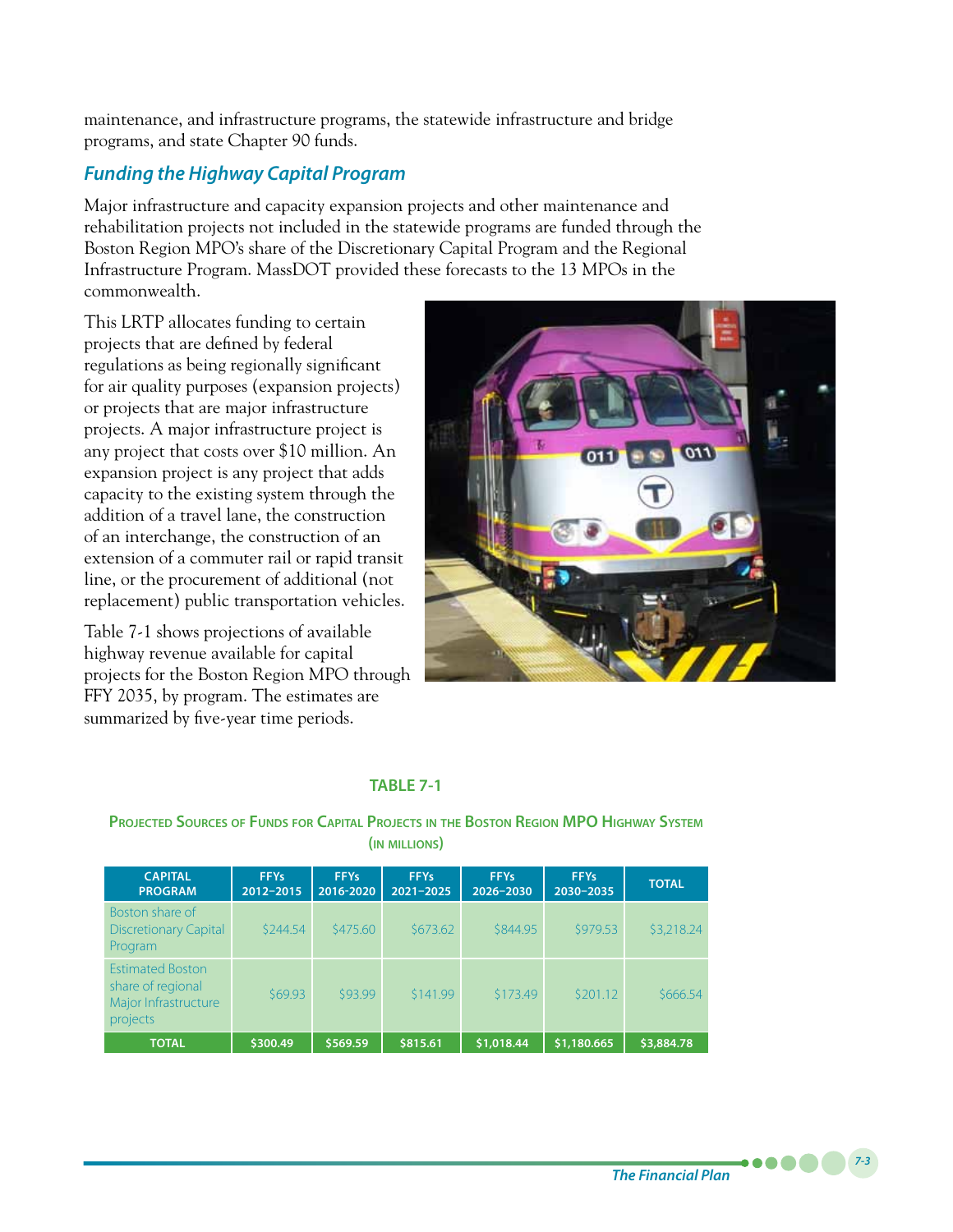Table 7-2 shows all of the projects and programs funded with highway money that are recommended in this LRTP, as major infrastructure projects, regionally significant projects (expansion) for air quality conformity, projects that are funded using highway money for transit (flex funding), or all three. Table 8-3 (in Chapter 8) lists these projects by the project name, type, and current and future costs.

### **TABLE 7-2**

**Major Infrastructure Projects, Expansion Highway Projects, and Flex-Funded Transit Projects in the Recommended Plan**

| <b>HIGHWAY PROJECTS</b>                                                                         | <b>TYPE OF PROJECT</b>         | <b>CURRENT COST</b> |
|-------------------------------------------------------------------------------------------------|--------------------------------|---------------------|
| Bedford, Billerica, & Burlington: Middlesex Turnpike<br>Improvements, Phase III                 | Expansion/Major Infrastructure | \$20,800,000        |
| Belmont: Trapelo Road                                                                           | Major Infrastructure           | \$14,592,000        |
| Boston: Conley Haul Road*                                                                       | Expansion/Major Infrastructure | \$25,000,000        |
| Boston: Sullivan Square/Rutherford Avenue                                                       | Major Infrastructure           | \$71,000,000        |
| Braintree: Braintree Split                                                                      | Expansion/Major Infrastructure | \$36,000,000        |
| Canton: Interstate 95/Interstate 93 Interchange                                                 | Expansion/Major Infrastructure | \$235,500,000       |
| Canton: I-95 Northbound/Dedham Street Corridor                                                  | Expansion/Major Infrastructure | \$35,000,000        |
| Framingham: Route 126/135 Grade Separation                                                      | Major Infrastructure           | \$58,500,000        |
| Concord to Westford: Bruce Freeman Rail Trail                                                   | Expansion/Major Infrastructure | \$18,700,000        |
| Hanover: Route 53, Final Phase                                                                  | Expansion                      | \$1,000,000         |
| Hudson to Acton: Assabet River Rail Trail                                                       | Expansion/Major Infrastructure | \$18,100,000        |
| Malden, Revere, & Saugus: Route 1 Improvements                                                  | Expansion/Major Infrastructure | \$175,196,000       |
| Needham & Newton: Needham Street/Highland Avenue                                                | Major Infrastructure           | \$18,400,000        |
| Reading & Woburn: I-93/I-95 Interchange                                                         | Expansion/Major Infrastructure | \$276,000,000       |
| Salem: Bridge Street                                                                            | Expansion                      | \$11,223,000        |
| Weymouth: Route 18 Capacity Improvements Project                                                | Expansion/Major Infrastructure | \$31,350,000        |
| Woburn: Montvale Avenue                                                                         | Expansion                      | \$3,700,000         |
| Woburn: New Boston Street Bridge                                                                | Expansion                      | \$4,900,000         |
| Clean Air and Mobility Program                                                                  |                                | \$2,000,000/ year   |
| <b>HIGHWAY FUNDING FLEXED TO TRANSIT</b>                                                        |                                |                     |
| Somerville: Green Line Medford Hillside (College Avenue)<br>to Mystic Valley Parkway (Route 16) | Expansion/Major Infrastructure | \$140,608,000       |

\* This project will be funded by the Massachusetts Port Authority.

### *Funding Highway Maintenance*

Table 7-3 shows projections of highway revenue available for maintenance of the highway system in the Boston Region MPO area through FFY 2035, by program, as provided by MassDOT.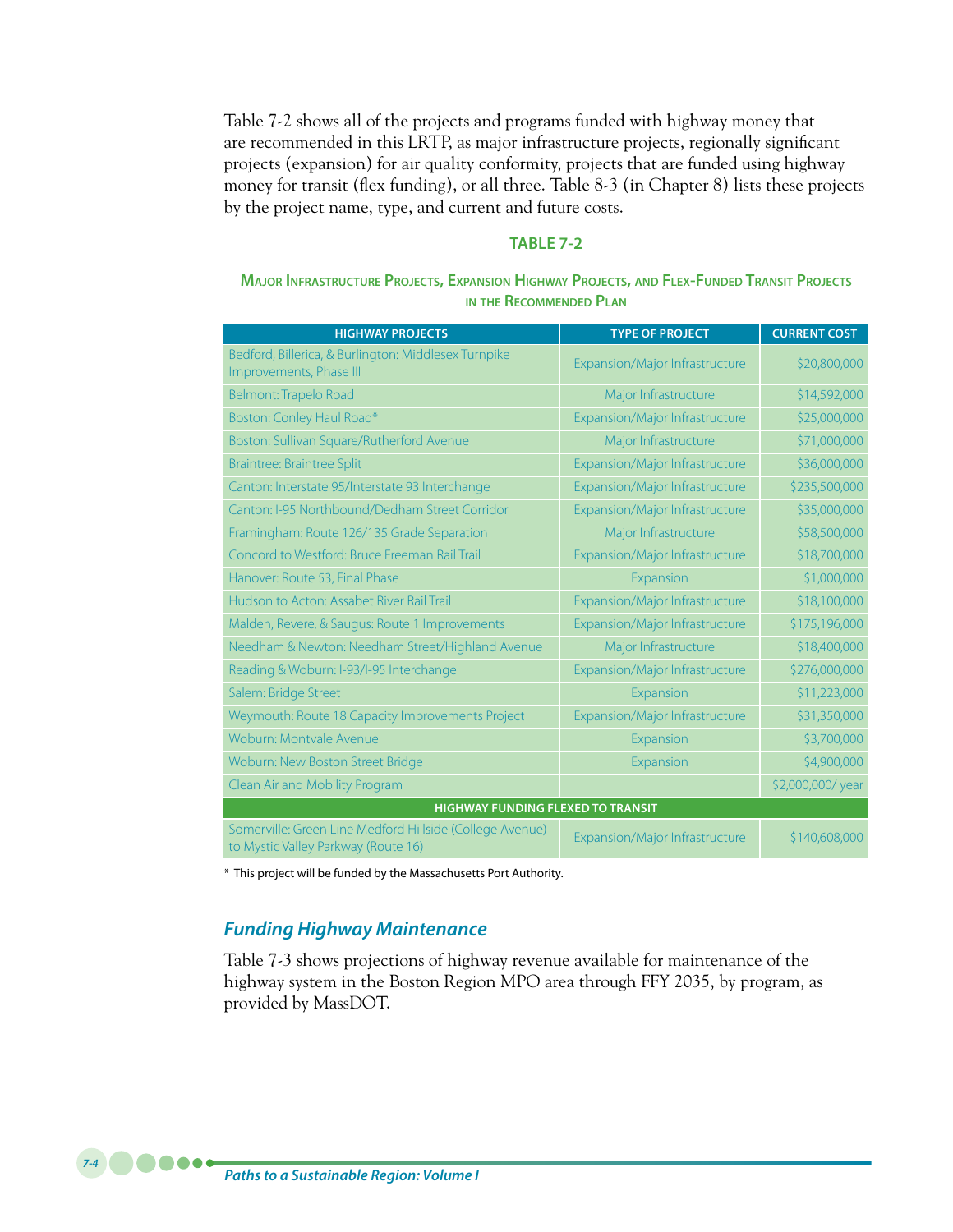#### **TABLE 7-3**

| <b>MAINTENANCE PROGRAM</b>                         | <b>FFYs</b><br>2012-2015 | <b>FFYs</b><br>2016-2020 | <b>FFYs</b><br>2021-2025 | <b>FFYs</b><br>2026-2030 | <b>FFYs</b><br>2030-2035 | <b>TOTAL</b> |
|----------------------------------------------------|--------------------------|--------------------------|--------------------------|--------------------------|--------------------------|--------------|
| National Highway System/<br>Interstate Maintenance | \$115.08                 | \$155.93                 | \$234.05                 | \$285.67                 | \$331.17                 | \$1,152.32   |
| Federal-Aid Bridge                                 | \$154.57                 | \$213.27                 | \$319.11                 | \$389.27                 | \$451.27                 | \$1,566.49   |
| Chapter 90 funding                                 | \$252                    | \$345                    | \$399                    | \$463                    | \$537                    | \$2,059      |
| Statewide Maintenance<br>Program                   | \$369.09                 | \$473.06                 | \$575.69                 | \$677.50                 | \$785.41                 | \$2,975.42   |
| <b>TOTAL MAINTENANCE</b><br><b>PROGRAM</b>         | \$890.74                 | \$1,187.26               | \$1,527.85               | \$1,815.44               | \$2,104.85               | \$7,753.23   |

### **Projected Sources of Funds for Maintenance of Highway System in the Boston Region MPO Region (in millions)**

The condition of the Boston Region MPO's Federal Aid (FA) road system under the jurisdiction of municipalities (approximately 2,768 centerline miles) is not yet fully documented. The MPO is currently assessing the possibility of implementing a pavement management system (PMS), but in order to inform this LRTP, a rough estimate of the condition of the system is being used. The LRTP's condition assessment was accomplished by using a sample of 936 centerline miles for which MassDOT collected information. Extrapolating from that sample, the condition of the system is estimated to be 6 percent Excellent, 30 percent Good, 30 percent Fair, and 34 percent Poor. However, MPO staff believes that the condition of the system is closer to: 20 percent Excellent, 29 percent Good, 25 percent Fair, and 26 percent Poor to account for the possibility that the MPO may adopt less strict standards than those used by MassDOT to evaluate pavement conditions.3

A final detailed estimate of the amount of expenditure needed to bring the FA road system to the MPO's target for a state of good repair cannot be made at this time. The condition of the complete system is as yet undocumented, as stated above, and the MPO has not adopted a target strategy to implement for pavement management. Staff have started work on an FFY 2011 Unified Planning Work Program study that will inform the MPO and help it to define a potential Pavement Management System (PMS) and a desired level of expenditure. Inputs to the staff recommendation on this topic will be based on what municipalities



presently spend for maintenance using Chapter 90 funds and on information about

<sup>&</sup>lt;sup>3</sup> Based on the weighted average of the Old Colony Planning Council and Central Massachusetts Regional Planning Commission pavement condition data, used for the purposes of estimation.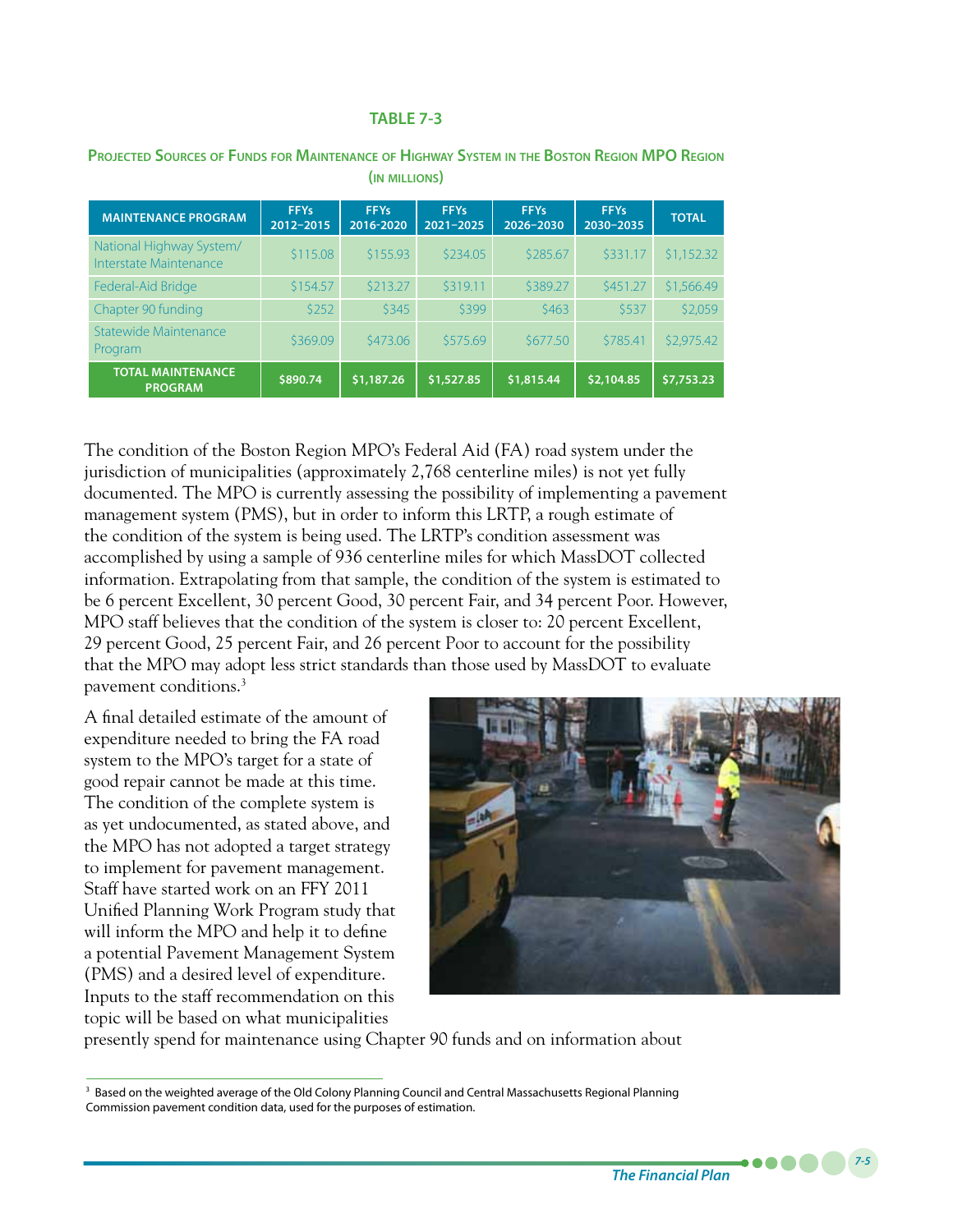funding from other sources combined with data on the current condition of the FA road system. Utilizing preliminary information from this ongoing study, an estimate was made for purposes of this LRTP. Roadway rehabilitation and roadway paving work are included in three of the four funding categories listed above – National Highway System/ Interstate Maintenance, Statewide Maintenance Program, and Chapter 90 funds. Based on preliminary information obtained in the MPO's study, it was determined that the following percentages of funding are used for pavement management:

- National Highway System/Interstate Maintenance 90 percent
- Statewide Maintenance Program 20 percent
- Chapter 90 funds 50 percent

In addition, after reviewing descriptions of all projects funded through the TIP process, staff estimated that approximately 27 percent of the costs could be attributed to pavement rehabilitation. Table 7-4 shows estimated funds that will be used for pavement management of the highway system in the Boston Region MPO area through FFY 2035, by program.

#### **TABLE 7-4**

### **Projected Funding for Pavement Management of the Federal-Aid Roadway System in the Boston Region MPO Region**

| <b>PROGRAM</b>                                     | <b>FFYs</b><br>2012-2015 | <b>FFYs</b><br>2016-2020 | <b>FFYs</b><br>$2021 - 2025$ | <b>FFYs</b><br>2026-2030 | <b>FFYs</b><br>2030-2035 | <b>TOTAL</b> |
|----------------------------------------------------|--------------------------|--------------------------|------------------------------|--------------------------|--------------------------|--------------|
| National Highway System/<br>Interstate Maintenance | \$103.57                 | \$140.34                 | \$210.65                     | \$257.10                 | \$298.05                 | \$1,037.09   |
| Statewide Maintenance<br>Program                   | \$73.82                  | \$94.61                  | \$115.14                     | \$135.50                 | \$157.08                 | \$595.08     |
| Chapter 90 funding                                 | \$126.50                 | \$172.50                 | \$199.50                     | \$231.50                 | \$268.50                 | \$1,029.50   |
| TIP funding                                        | \$101.41                 | \$153.79                 | \$220.21                     | \$274.98                 | \$318.78                 | \$1069.17    |
| <b>TOTAL MAINTENANCE</b><br><b>PROGRAM</b>         | \$404.80                 | \$561.24                 | \$745.50                     | \$899.08                 | \$1,042.41               | \$3,730.84   |

**(in millions)**

## *Funding Bridge Maintenance*

Maintenance of the bridges is provided via the statewide bridge program and the Accelerated Bridge Program.

### The Accelerated Bridge Program

In 2008, the Patrick-Murray administration secured \$3 billion in bonds and Grant Anticipation Notes (GANs) to fund the Accelerated Bridge Program. The program represents a monumental investment in the maintenance and upgrade of Massachusetts bridges, particularly addressing the needs of large bridges and expensive projects.

As of May 2, 2011, the ABP has completed 51 bridge projects, with another 76 bridge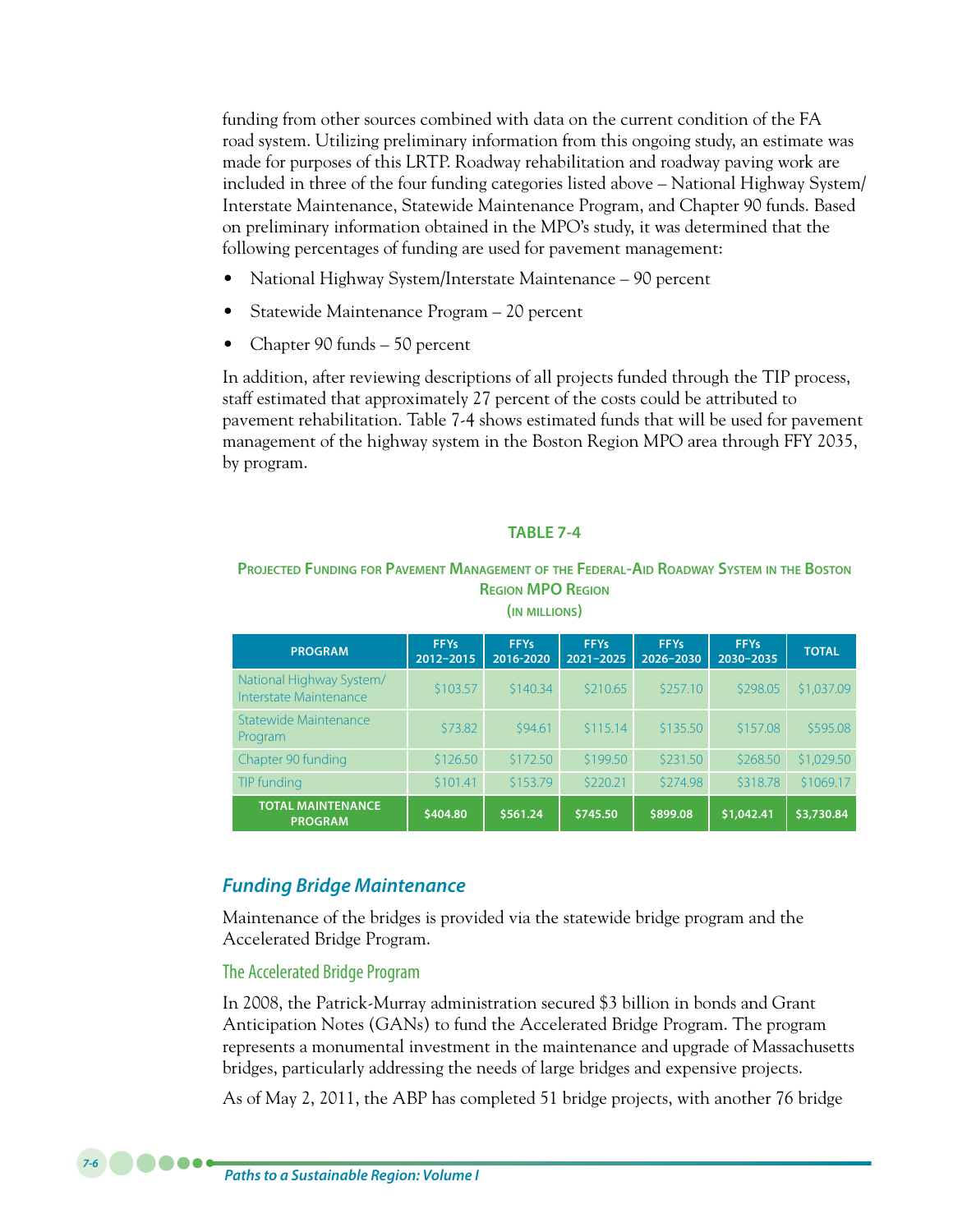projects currently in construction, and an additional 47 bridge projects scheduled to start construction within the next year. Over the course of the eight-year program, more than 200 bridges are expected to be replaced or repaired. Since 2008, the number of structurally deficient bridges that were managed by the former MassHighway Department and Department of Conservation and Recreation, which are now managed by MassDOT, has dropped from 543 to 457, a decline of almost 16 percent. This program has allowed some of the more critical bridges in the Boston Region MPO area to be repaired, including the Longfellow Bridge.



Funding for the program is from two sources: a Massachusetts-owned Build America Bond for approximately \$1.9 billion, and approximately \$1.1 billion in Grant Anticipation Notes (GANs). The payback schedule for the GANs is approximately \$150 million a year starting in FFY 2015. The final year, FFY 2022, will be paid at the amount of \$185 million.

### The Statewide Bridge Program

The statewide bridge program is funded with federal aid at an average rate of \$130 million per year for the entire commonwealth. The Boston Region MPO's portion of this funding is shown in Table 7-3. As for the roadway program, the Commonwealth and the MPO are working within this financial framework; however, they acknowledge that the transportation capital needs of the region far exceed the anticipated available funds.

# THE REGIONAL PUBLIC TRANSPORTATION SYSTEM

The Massachusetts Bay Transportation Authority's (MBTA) projections of long-range revenues and expenses are based on the current Green Line Finance Plan (Finance Plan), which was based on the previous Silver Line, Phase III, Revised Finance Plan used for the federal New Starts program application that was submitted to the Federal Transit Administration (FTA) in September 2008. The Finance Plan includes projections through State Fiscal Year (SFY) 2035 and is the basis for the results in this LRTP.

The bonding strategy associated with this plan assumes that the MBTA will issue bonds only to match its federal formula funds. However, this level of bonding falls far short of the identified needs at the MBTA. The MBTA currently projects that it would need to spend \$750 million per year to address its State-of-Good-Repair (SGR) needs. This fact is detailed in the MBTA's pro forma documents and is also signaled in recent versions of the Capital Investment Program (CIP). This plan, therefore demonstrates that the MBTA cannot maintain its existing system, and that bonding to match federal formula funds worsens the MBTA's current bonding status. A summary of MBTA operations and capital investments is provided below.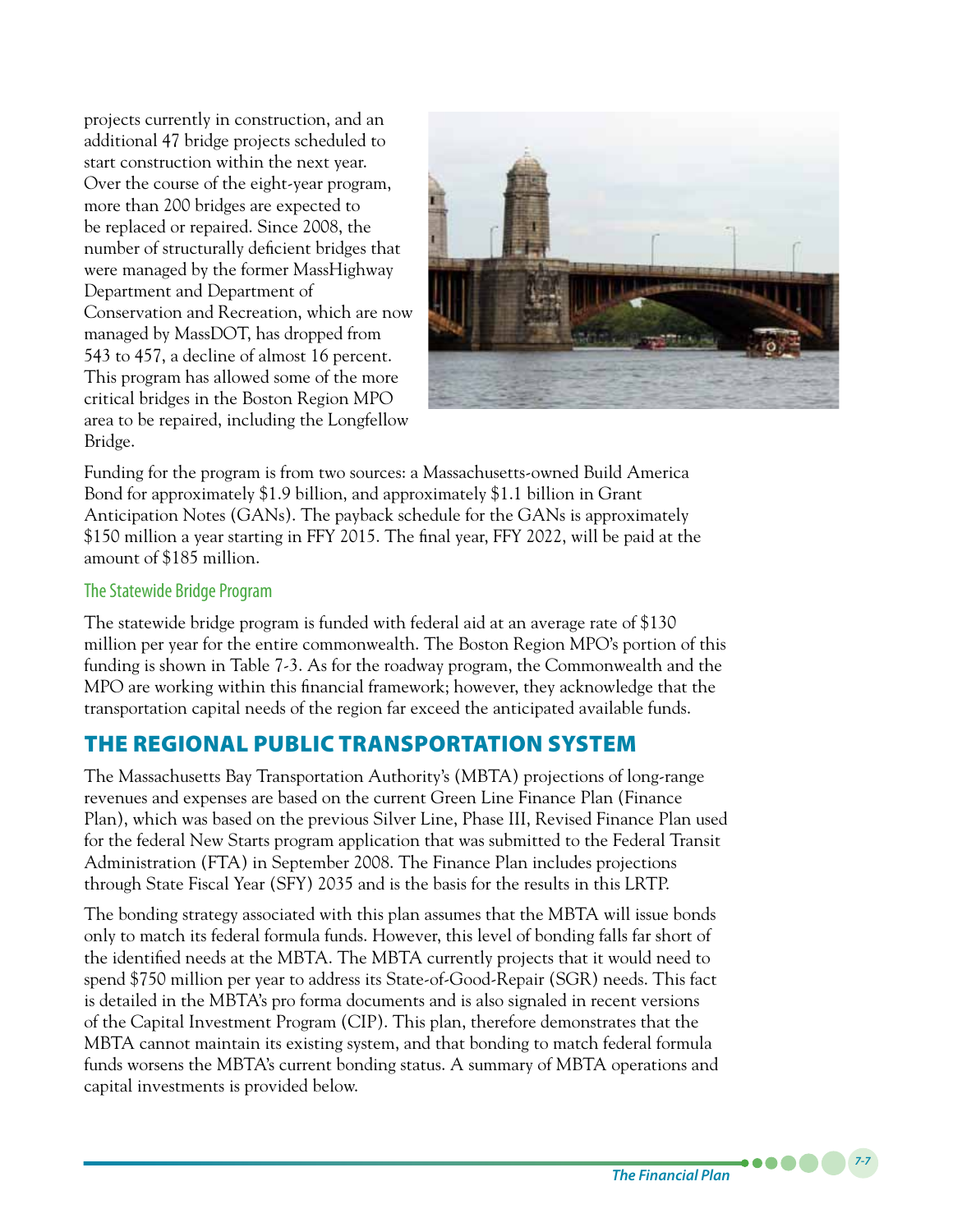### **Funding MBTA Operations and Maintenance**

The MBTA Enabling Act (Chapter 161A of the Massachusetts General Laws), as amended by Section 151 of Chapter 127 of the Acts of 1999, establish the MBTA financing structure, which is commonly referred to as Forward Funding. The advent of Forward Funding, among other changes, included dedicated sources of revenue and mandated the MBTA to operate as an independent, financially self-sustaining public transportation agency.

### *Revenues for Funding Operations and Maintenance*

Under the Enabling Act, the MBTA receives a dedicated local and state revenue stream consisting of the amounts assessed on cities and towns of the MBTA's service district (local assessments) and revenue from the dedicated sales tax. In addition to these two dedicated revenues, other revenues available for funding MBTA operations and maintenance over the life of this LRTP come from the following sources: fare revenue, non-fare revenue, and federal operating assistance. Table 7-5 lists the MBTA's projected revenues from SFYs 2012 to 2035.

### **TABLE 7-5**

### **Projected Operations and Maintenance Revenues of the MBTA Transit System (in millions)**

| <b>OPERATING REVENUES</b>       | <b>SFYs</b><br>2012-2015 | <b>SFYs</b><br>2016-2020 | <b>SFYs</b><br>$2021 - 2025$ | <b>SFYs</b><br>2026-2030 | <b>SFYs</b><br>2030-2035 | <b>TOTAL</b> |
|---------------------------------|--------------------------|--------------------------|------------------------------|--------------------------|--------------------------|--------------|
| Tax revenues*                   | \$4,498                  | \$6,139                  | \$7,104                      | \$8,472                  | \$10,141                 | \$36,354     |
| Fare revenues                   | \$1,835                  | \$2,395                  | \$2.517                      | \$2,645                  | \$2,780                  | \$12,173     |
| Non-fare operating revenues     | \$275                    | \$326                    | \$338                        | \$384                    | \$447                    | \$1,769      |
| Federal operating assistance    | \$36                     | 520                      | \$20                         | \$20                     | \$20                     | \$116        |
| <b>TOTAL OPERATING REVENUES</b> | \$6,644                  | \$8,880                  | \$9,979                      | \$11,521                 | \$13,388                 | \$50,412     |

\*Includes sales tax and local assessments.

### *Sales Tax*

The dedicated income from the statewide sales tax is equal to whichever is greater: the amount raised from 1 percent of the statewide sales tax, which equals 20 percent of the previous statewide 5 percent sales tax, or the base revenue amount, which was \$767 million in SFY 2011. In either case, the funds come from existing sales tax receipts, subject to upward adjustment under certain circumstances set forth in the Enabling Act. Additionally, under legislation (Section 1 of Chapter 35 of the Acts of 2009), beginning August 1, 2009, the MBTA receives \$160 million more annually (subject to annual appropriation) from the legislated sales tax increase, which rose from 5 percent to 6.25 percent. Over the period SFY 2012 to SFY 2035, the projected sales tax revenue was assumed to increase at an average of 4 percent per year, starting at 2 percent and then increasing over time to just over 4 percent. Therefore, the projected sales tax revenue received by the MBTA over the life of this LRTP equals approximately \$31.5 billion.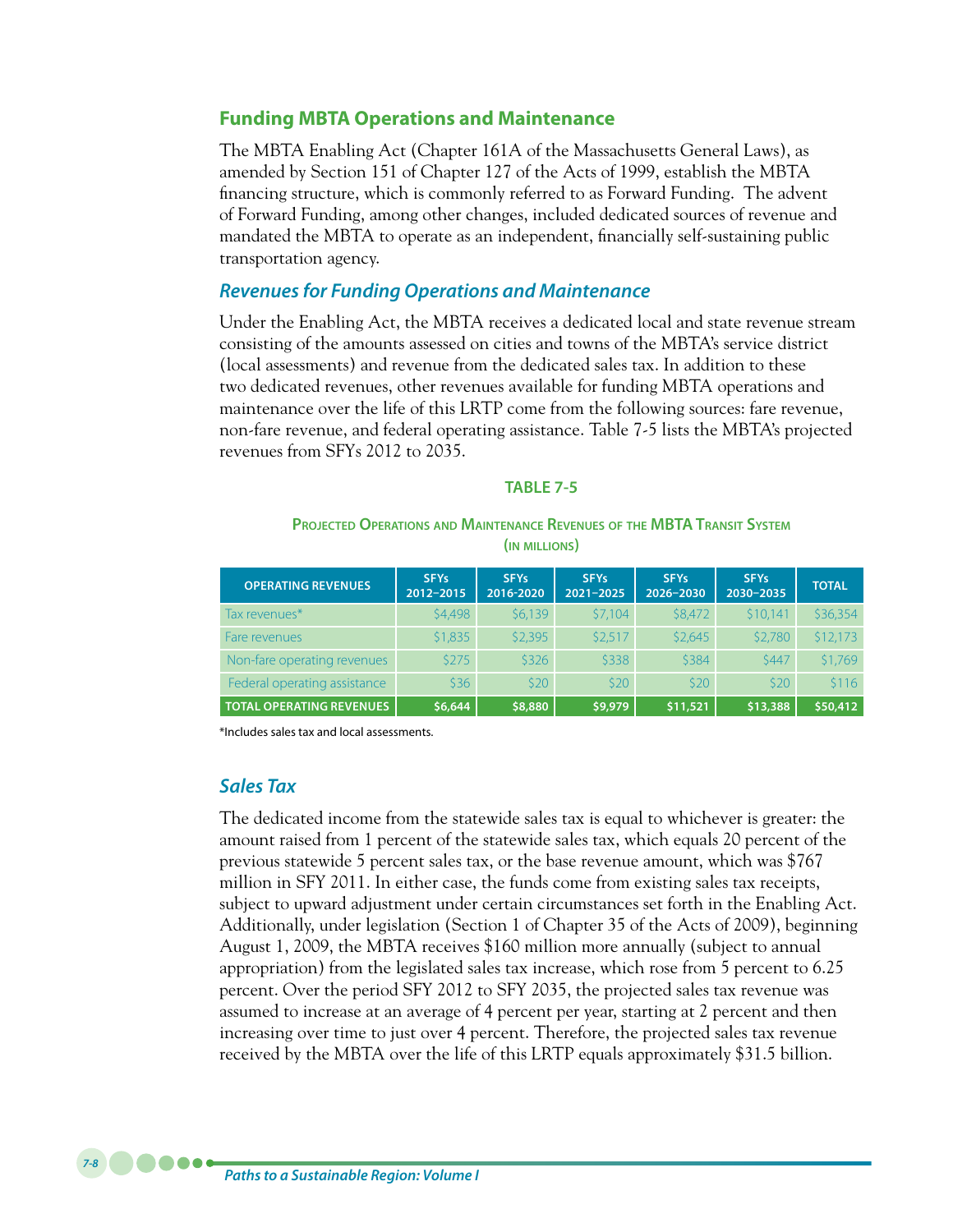## *Local Assessment*

In addition to the sales tax revenue, the MBTA receives funding through local assessments in accordance with a statutory formula. The 175 municipalities within the MBTA's service district pay an assessment to the MBTA on an annual basis. The amount paid by each municipality varies according to the population and the level of service provided. Local assessments were \$150 million in SFY 2011. This LRTP projects that the local assessments will have an average increase after SFY 2011 of 2.2 percent per<br>year through SFY 2035. Over the life of this LRTP, projected local assessment<br>revenue equals approximately \$4.8 billion. year through SFY 2035. Over the life of this LRTP, projected local assessment revenue equals approximately \$4.8 billion.

## *Fare Revenue*

Fare revenue projections from the existing system total \$451 million in SFY 2011 and increase by 1 percent per year to yield \$12.2 billion over the life of the LRTP. The MBTA has recently announced that it is considering fare increases in the future; however, no additional fare increases are assumed in this LRTP.



## *Non-Fare Revenue*

Non-fare revenue is revenue derived from parking fees, advertising, concessions, rent, interest income, utility reimbursements, and non-operating revenues such as income earned on investments and sale of property. The non-fare revenue in SFY 2011 was \$82 million. Over the life of this LRTP, projected non-fare revenue equals approximately \$1.8 billion.

## *Federal Operating Assistance*

Federal operating assistance is received from the Federal Transit Administration (FTA) Section 5307 Preventative Maintenance funding. The federal operating assistance revenue in SFY 2011 was \$12 million. After SFY 2015, it is assumed that federal operating assistance will remain at \$4 million per year through SFY 2035. Over the life of this LRTP, projected federal operating assistance equals approximately \$116 million.

# **Operations and Maintenance Costs**

# *Operating Expenses*

The MBTA's operating expenses include wages, benefits, payroll taxes, materials, supplies, services, and purchased transportation. Given the data in the Finance Plan, operating expenses for SFY 2011 were \$1.2 billion. The Finance Plan also assumes a variable average annual increase in operating costs of 3 to 7 percent, averaging 4 percent from SFY 2012 to SFY 2035. This percentage is based on trend line analysis of known anticipated need and past operating costs. The total operating expenses over the life of the LRTP are \$49 billion, as shown in Table 7-6.

## *Debt-Service Expenses*

The MBTA is fully responsible for its finances, thus creating the need for managing operating costs while providing efficient transit service to the region. The 1997 financial reform legislation (Forward Funding) provided the MBTA with the tools necessary to develop a sensible approach to controlling the growth of operating expenses.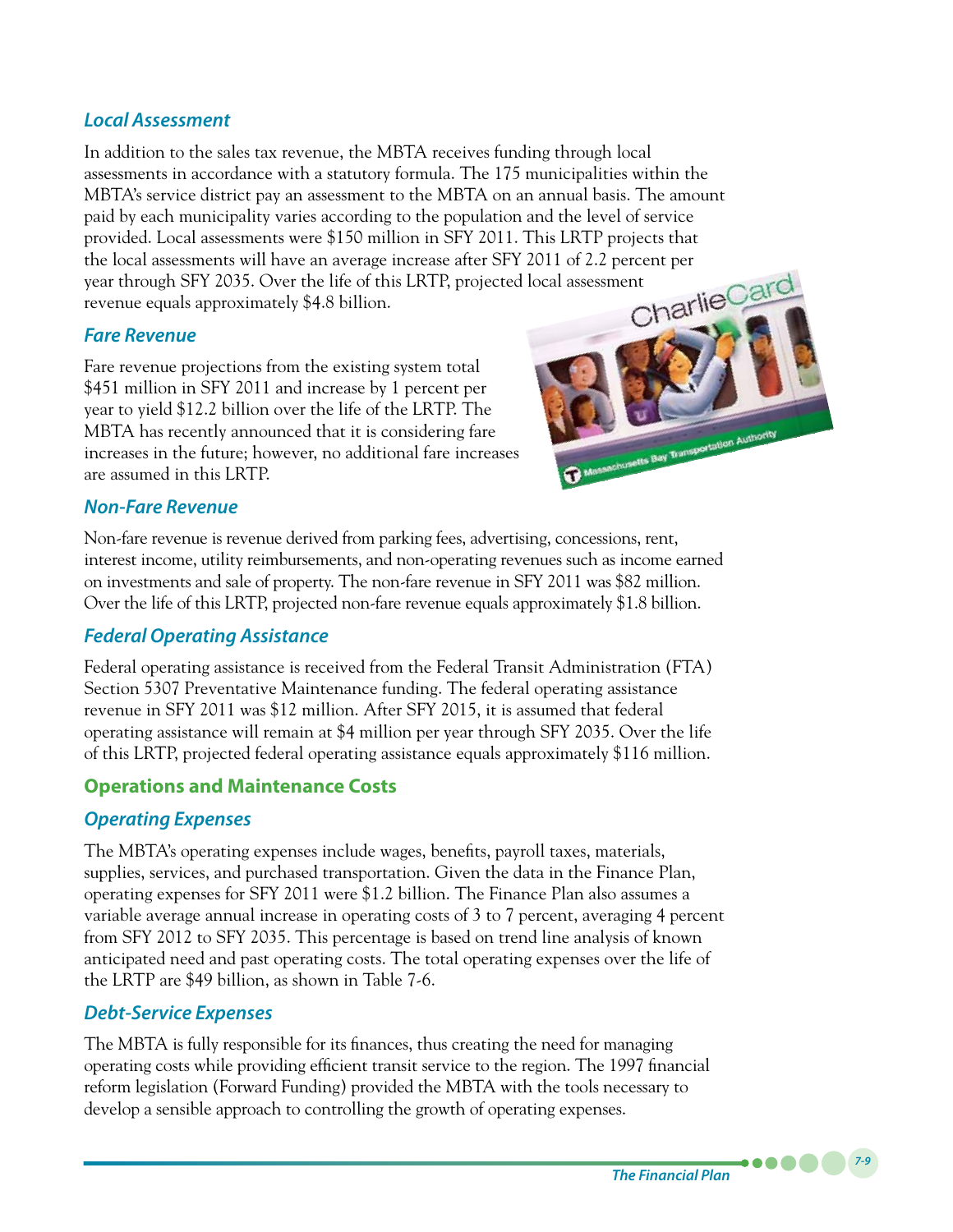MBTA bonds were previously backed by the Commonwealth prior to the enactment of the Forward Funding legislation. Upon the effective date of the Forward Funding legislation, however, contract payments from the state ceased and all outstanding debt became the responsibility of the MBTA. The projected total debt service for new debt and prior-obligation debt over the life of the LRTP equal approximately \$9.7 billion, as shown in Table 7-6.

#### **TABLE 7-6**

#### **Projected Operations and Maintenance Costs of the MBTA Transit System (in millions)**

| <b>OPERATING COSTS</b>          | <b>SFYs</b><br>2012-2015 | <b>SFYs</b><br>2016-2020 | <b>SFYs</b><br>$2021 - 2025$ | <b>SFYs</b><br>2026-2030 | <b>SFYs</b><br>2030-2035 | <b>TOTAL</b> |
|---------------------------------|--------------------------|--------------------------|------------------------------|--------------------------|--------------------------|--------------|
| Operating and maintenance costs | 55.472                   | \$8,338                  | \$9,889                      | \$11,651                 | \$13.676                 | \$49,023     |
| Total debt service              | \$1,765                  | \$2,367                  | \$2,086                      | \$1,907                  | \$1.546                  | \$9,671      |
| <b>TOTAL OPERATING COSTS</b>    | \$7,237                  | \$10,704                 | \$11,975                     | \$13,558                 | \$15,219                 | \$58,694     |

### *Summary of Operations and Maintenance Revenues and Costs*

The total revenues and costs of operations and maintenance were described above. Table 7-7 summarizes and compares the total revenues to total costs.

### **TABLE 7-7**

**Projected Revenues and Costs for Operations and Maintenance of the MBTA Transit System (in millions)**

| <b>OPERATING COSTS</b>                              | <b>SFYs</b><br>2012-2015 | <b>SFYs</b><br>2016-2020 | <b>SFYs</b><br>2021-2025 | <b>SFYs</b><br>2026-2030 | <b>SFYs</b><br>2030-2035 | <b>TOTAL</b> |
|-----------------------------------------------------|--------------------------|--------------------------|--------------------------|--------------------------|--------------------------|--------------|
| <b>Total Operations and</b><br>Maintenance revenues | \$6,644                  | \$8,880                  | \$9,979                  | \$11,521                 | \$13,388                 | \$50,412     |
| <b>Total Operations and</b><br>Maintenance costs    | \$7,237                  | \$10,704                 | \$11,975                 | \$13,558                 | \$15.219                 | \$58,694     |
| <b>DIFFERENCE</b>                                   | $-5593$                  | $-51824$                 | $-51996$                 | $-52037$                 | $-51831$                 | $-58282$     |

As shown in the table, the projected costs are greater than the projected revenues. The MBTA is currently reviewing potential options to close that gap. They are moving forward with a study to review the MBTA fare structure, tariffs, and service to be completed in the spring of 2012. They will continue to explore other options including increasing user- and non-user-generated revenues and changes in service.

### **Funding MBTA Capital Investments**

The Boston Region MPO assumes that over time the capital maintenance needs of the MBTA will consume almost 100 percent of all MBTA capital revenues (excluding those from any special state appropriations). MBTA capital maintenance needs include infrastructure projects, such as signal and track upgrades; fleet overhauls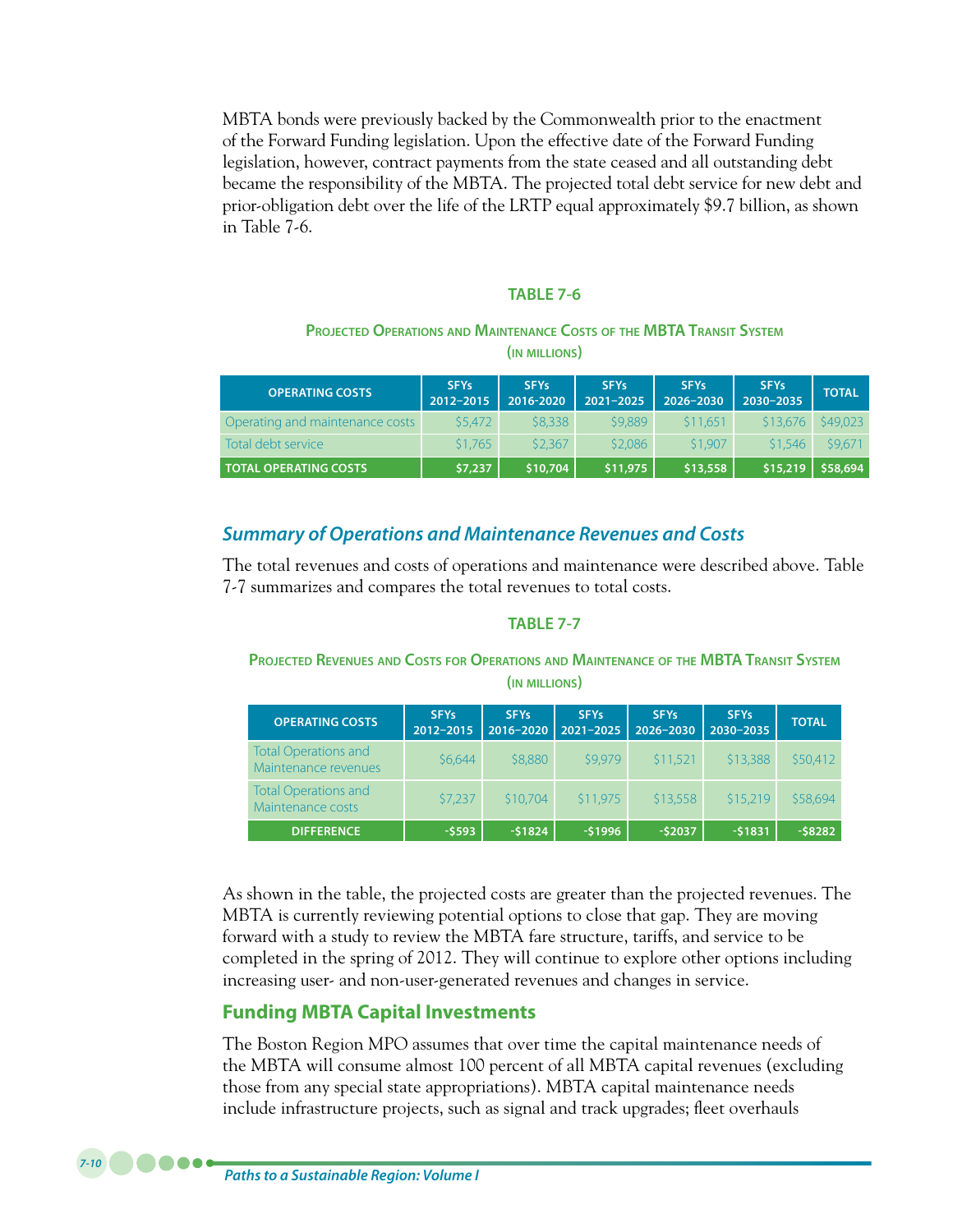and replacements; system enhancement projects; and accessibility projects, such as improvements necessary for complying with the Americans with Disabilities Act (ADA) Key Station Plan. The MBTA expects that all revenues during the LRTP time period will be used to maintain the system in a state of good repair. The MBTA is not proposing any new expansion projects at this time. The Commonwealth will be providing the funding for all of the SIP commitment projects.

The MBTA's capital program is primarily funded by two major sources: federal grants and revenue bonds; other sources include project financing and state appropriations.

The MBTA's goal is to preserve sufficient funding for the operating budget, and therefore it cannot allow debt-service expenses to increase in relation to operating expenses. It is assumed that appropriate additional capital funds for projects required by legal commitments that pre-dated the Forward Funding legislation and for other projects mandated by new legislation will be provided. (See Chapter 161A, Section 18, of the Massachusetts General Laws, as amended, and the following section of this LRTP, for more details.)

The total proceeds from all capital program funding sources from SFY 2012 through SFY 2035 are estimated at \$13.2 billion. Table 7-8 shows the projections of available capital funds.

### **TABLE 7-8**

**Projected Funds Available for the MBTA Capital Program**

| <b>FUNDING SOURCE</b>                          | <b>SFYs</b><br>2012-2015 | <b>SFYs</b><br>2016-2020 | <b>SFYs</b><br>$2021 - 2025$ | <b>SFYs</b><br>2026-2030 | <b>SFYs</b><br>2030-2035 | <b>TOTAL</b> |
|------------------------------------------------|--------------------------|--------------------------|------------------------------|--------------------------|--------------------------|--------------|
| Federal aid: Section 5307 Annual               | \$565                    | \$826                    | \$958                        | \$1,110                  | \$1,287                  | \$4,746      |
| Federal aid: Section 5307 Carryover            | \$225                    | \$45                     | 50                           | \$0                      | 50                       | \$270        |
| Federal aid: Section 5309 Fixed<br>Guideway    | \$400                    | \$584                    | \$677                        | \$785                    | \$910                    | \$3,355      |
| Federal Aid: New Starts & Homeland<br>Security | \$802                    | \$72                     | \$0                          | \$0                      | 50                       | \$874        |
| MBTA revenue bonds                             | \$1,534                  | \$615                    | \$327                        | \$379                    | \$439                    | \$3,294      |
| Commonwealth expansion funding                 | \$629                    | \$62                     | \$0                          | 50                       | 50                       | \$691        |
| <b>TOTAL CAPITAL FUNDS</b>                     | \$4,155                  | \$2,204                  | \$1,961                      | \$2,274                  | \$2,636                  | \$13,230     |

**(in millions)**

# *Federal Aid*

The federal appropriations program established under SAFETEA-LU specifies formulas that govern the dispersal of nondiscretionary federal funds. The funding programs assumed in this LRTP include Section 5307 (formula funds), Section 5309 (rail and bus modernization funds), and other federal funding, including American Recovery and Reinvestment Act and Department of Homeland Security funding. A total of \$589 million was appropriated in SFY 2011, with that figure increasing thereafter, at a variable rate, through SFY 2035. This results in a total estimate of \$8.7 billion in federal funds over the life of this LRTP, excluding New Starts program grants.

*7-11*

. . . .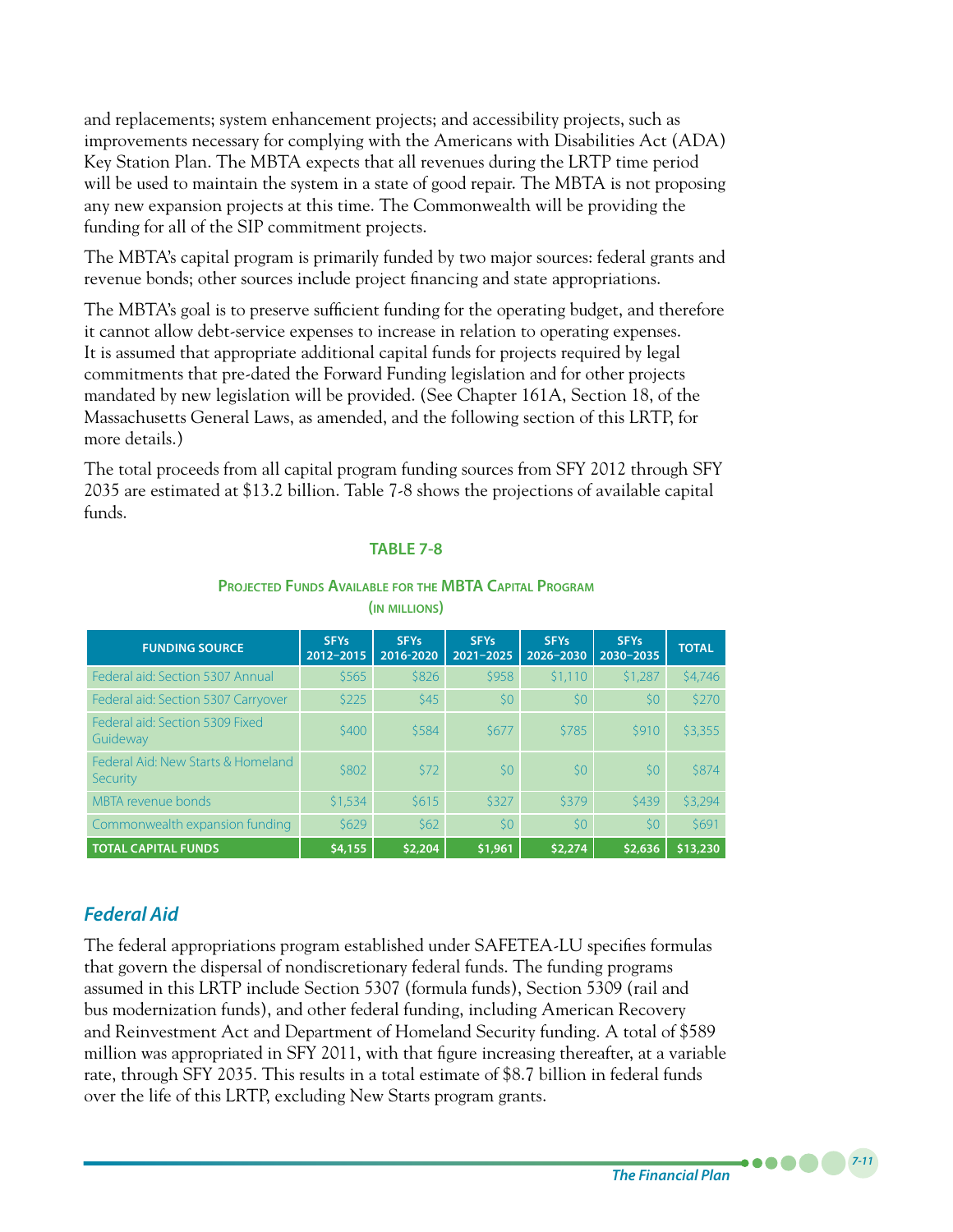Currently, federal discretionary New Starts program funds are projected to be secured for two MBTA projects:

- 1. Fitchburg Line Commuter Rail Improvements: \$73 million (50 percent of total cost) is anticipated in SFY 2012
- 2. Green Line Extension from Lechmere Station to College Avenue and a Spur to Union Square: \$560 million (50 percent of total costs) is anticipated between SFY 2012 and SFY 2016

The combined total of New Starts funds for these projects over the life of the LRTP would be \$633 million. The total federal aid projected to be available to the MBTA during the life of the LRTP from all such programs combined is \$9.2 billion.



### *Bond Proceeds*

The MBTA currently issues bonds to pay for the local share of its capital projects. It is assumed that the MBTA will need to issue \$3.3 billion in revenue bonds over the life of this LRTP.

It is the goal of the MBTA to use pay-asyou-go financing in the long-term to fund the capital program. The advent of Forward Funding enabled the MBTA to maintain a modest amount in the Capital Maintenance Fund. This fund was used for the MBTA's State-of-Good-Repair program and addressed the ongoing schedule of maintaining the

equipment and mass transportation facilities of the system. Pay-as-you-go is a method of funding capital projects using cash rather than issuing bonds and incurring additional debt-service expenses. Continuance of a pay-as-you-go financing method requires significant surpluses in the upcoming years, which this LRTP does not include. As a result, pay-as-you-go financing remains a goal of the MBTA but is unachievable in this LRTP.

## *State Appropriations*

Based upon current assumptions contained in this LRTP, it is estimated that the Commonwealth's capital subsidy for the State Implementation Plan expansion projects contained in this LRTP will be approximately \$691 million. It is understood that efforts to secure additional state funding will require the involvement of MassDOT, the Executive Office of Administration and Finance, and the Legislature, and such additional funding is subject to annual appropriations.

Table 7-9 shows all of the transit projects that are specifically recommended in this LRTP, whether as major infrastructure projects, regionally significant (expansion) projects for air quality, or both. The projects listed below are SIP projects, with the exception of Assembly Square and the additional parking spaces in Beverly and Salem. Assembly Square will be funded with federal and state earmarks and other state, local, and private funds. One additional transit expansion project is being funded in this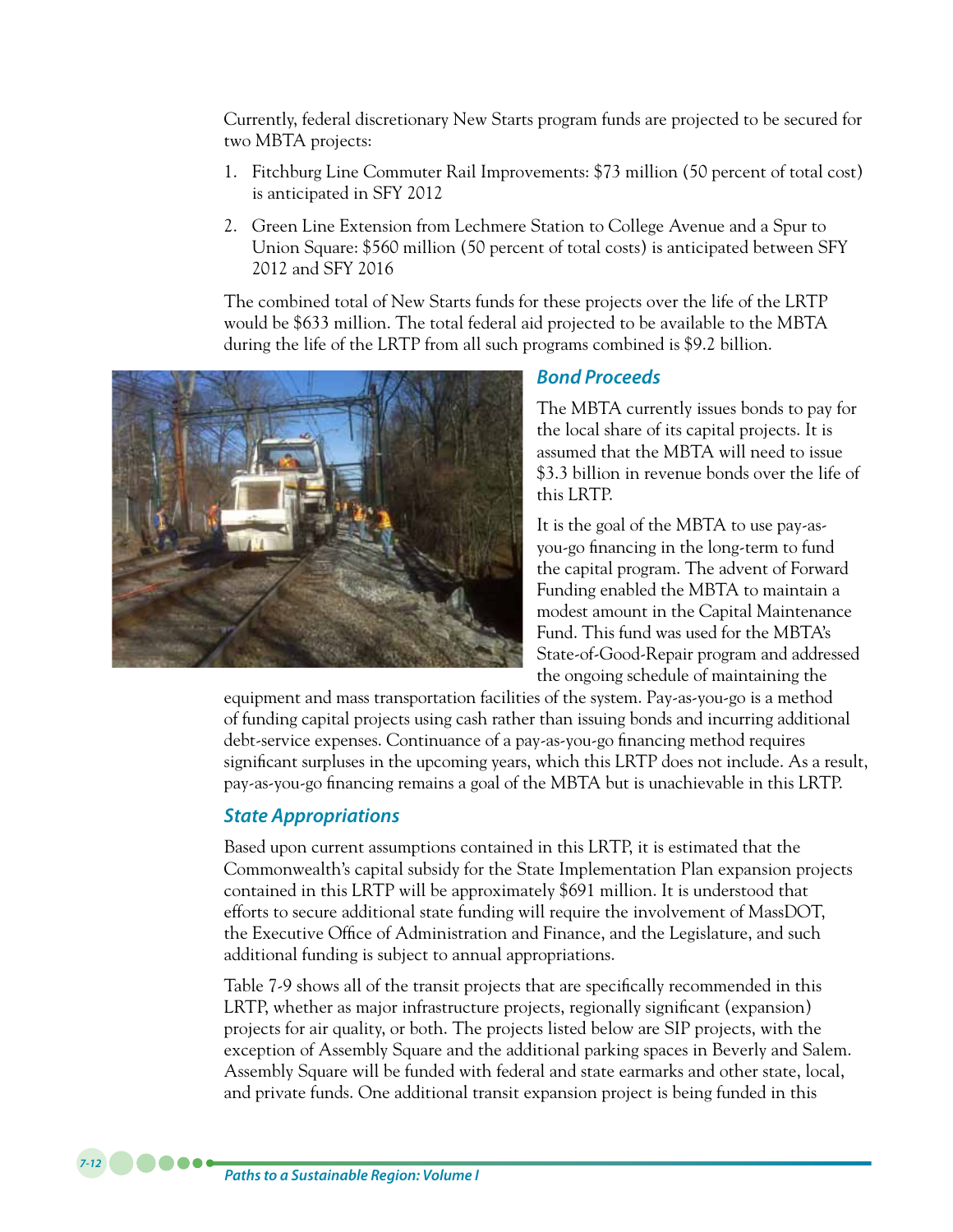LRTP—Green Line Extension from Medford Hillside (College Avenue) to Mystic Valley Parkway; it is being funded with highway funds that are flexed to transit. This project is not part of the Commonwealth's SIP commitments.

#### **TABLE 7-9**

## **Project Type of Project\* Cost** Fairmount Line Improvements Project\*\* MILEX And MILEX MILEX MILEX MILEX MILEX MILEX MILEX MILEX MILEX MILEX MI 1,000 Additional Parking Spaces at Transit Facilities (Regionwide) MI/Exp MI/Exp \$32,000,000 Assembly Square Orange Line Station (Somerville) MI/Exp MI/Exp \$50,000,000 Green Line to Medford Hillside (College Avenue)/ Union Square MI/Exp \$1,120,000,000 Red Line–Blue Line Connector Design Only\*\*\* Milled Connector Design Only \*\*\* MI/Exp \$49,000,000 Russia Wharf Ferry Terminal MIXEX and MIXEX and MIXEX and MIXEX and MIXEX and MIXEX and MIXEX and MIXEX and MI Additional Parking Spaces in Beverly and Salem MI MI/Exp \$50,000,000 \$50,000,000

#### **Major Infrastructure and Expansion Transit Projects in the Recommended Plan**

 $Exp =$  Expansion Project – Project adding capacity to the roadway or transit system. MI = Major Infrastructure Project – Project costing more than \$25 million.

\*\* The total cost of the Fairmount Line Project was \$125 million. The remaining cost is \$54.1 million.

\*\*\* MassDOT made a formal request on August 1, 2011, to remove this project from the State Implementation Plan regulation. The MPO is continuing to carry this cost until this process is completed.

MassDOT recently announced through its State Implementation Plan – Transit Commitments 2011 Status Report submitted to DEP on July 27, 2011 that they are proposing delays or changes to the SIP projects. In that submission, MassDOT included a Petition to Delay for the Fairmount Line Improvement Project and the 1,000 New Park and Ride Spaces. They also made a formal request to remove the Red Line-Blue Line project and have informed DEP that the Green Line Extension to Medford Hillside (College Avenue)/Union Square will be delayed. MassDOT will work with DEP to set up a process for addressing these changes over the next several months and will continue to keep the Boston Region MPO informed of this process through its monthly reports at their regularly scheduled meetings. The Boston Region MPO will continue to fund these projects in the LRTP until the process has been completed. When the process has been completed, the MPO will amend the LRTP and its conformity determination to include any changes (including any interim projects or programs).

Table 7-10 summarizes how the MBTA anticipates using its capital funds through SFY 2035.